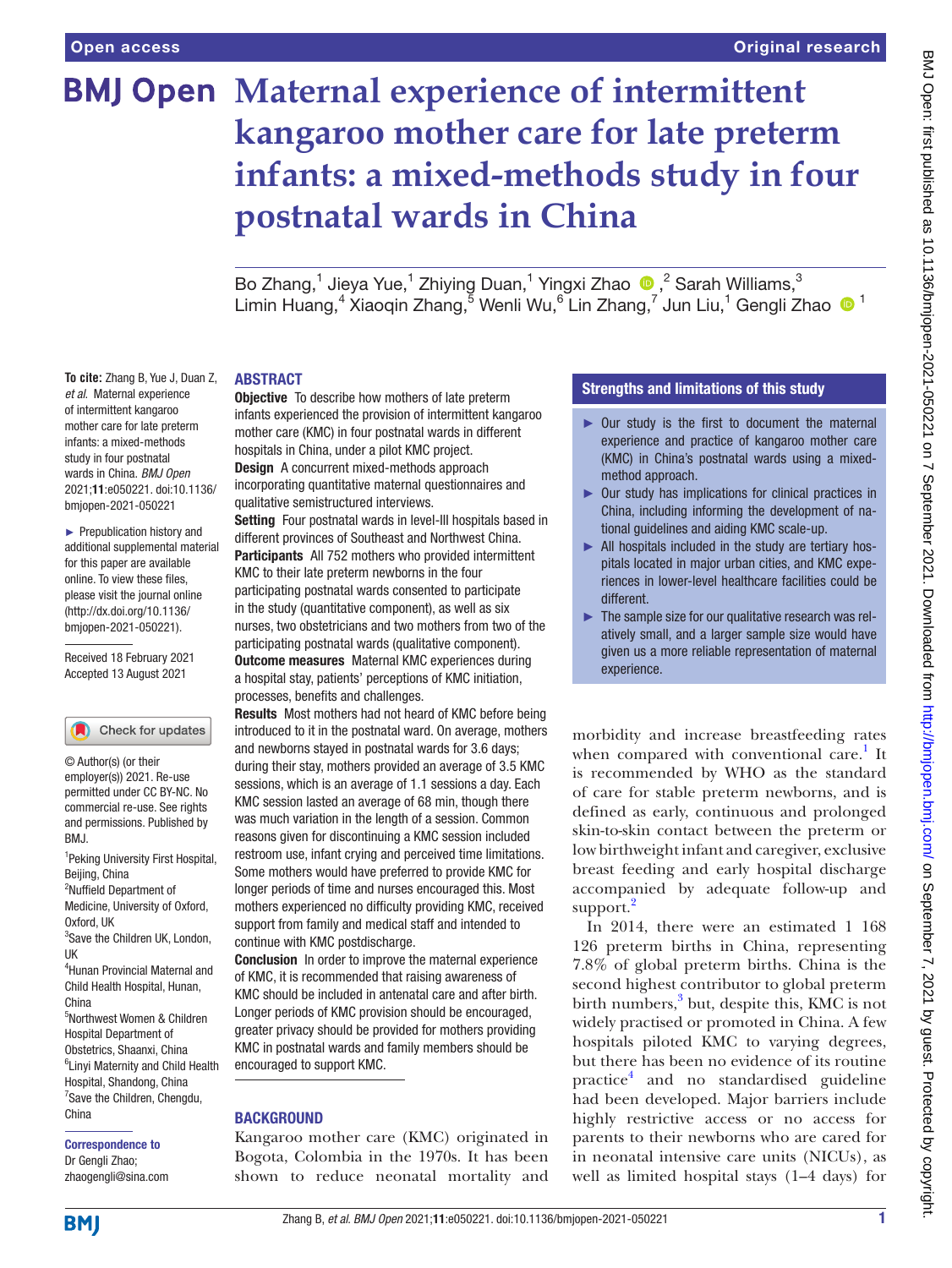mothers and late preterm newborns cared for in postnatal wards.<sup>45</sup> Since 2014, the Premature Birth Intervention Programme has raised awareness and promoted the uptake of KMC among its network of 50 hospitals, and has initiated a structured pilot of KMC in eight self-selected hospitals. The pilot implemented research focused on assessing the feasibility of adopting intermittent KMC in NICUs and postnatal wards, with the hope that evidence and learning could be used to inform the development of a national guideline and promote the scale-up of KMC in hospitals outside of the programme. Intermittent KMC refers to recurrent but not continuous skin-to-skin contact between a mother and infant, alternated with conventional care.<sup>[2](#page-7-1)</sup>

In this paper, we aim to describe how mothers of late preterm infants experienced provision of KMC in postnatal wards under this pilot project. By better understanding how mothers perceived KMC initiation, processes, benefits and challenges, we can revise and adapt our procedures and ensure that the national guideline considers different local traditions, values and contexts.

#### **METHODS**

This study was part of a larger study with implementation research focused on KMC in China, conducted from March 2018 to March 2019. In this study, we used a pragmatic concurrent mixed-methods approach including quantitative maternal questionnaires and qualitative semistructured interviews. Detailed information on our approach to quantitative and qualitative data collection has been described in other publications.<sup>56</sup> The focus of the current analysis differs from our previously published papers, which focused on breast feeding, barriers and facilitators for KMC adoption.

#### Study setting

The research was conducted in four level-III hospitals based in different provinces of Southeast and Northwest China. The average number of births per month in the hospitals ranged from 500 to 1000. In these hospitals, when a woman gives birth to a late preterm newborn, born between 34 and 36 weeks and 6 days of pregnancy, the current practice is for a paediatrician to assess the newborn, if stable, the newborn will be admitted to the postnatal ward with their mother. As part of the pilot technical training, sessions on KMC and data collection were provided to medical and nursing staff working in wards that were participating in the study. Intermittent KMC was recommended to all mothers and families of late preterm infants that were admitted to participating postnatal wards.

#### Data collection

During the study period, 1007 mothers were admitted to postnatal wards with late preterm newborns, and of these, 752 agreed to provide KMC during their hospital stay and also agreed to take part in the study. Data were

collected by designated nurses who received training in data collection, entry and verification, as part of their routine work. All designated nurses signed the confidentiality agreement. Data collected included maternal sociodemographic information (age, educational attainment, occupation), basic obstetric and neonatal information (obstetric: parity, presence of obstetric complications, mode of delivery; neonatal: birth weight and gestation at birth). Nurses also recorded the length of hospital stays and details concerning each KMC session that as provided (start and end time, duration and reason for stopping) (the data collection form is available in [online](https://dx.doi.org/10.1136/bmjopen-2021-050221)  [supplemental material 1](https://dx.doi.org/10.1136/bmjopen-2021-050221)).

Before hospital discharge, a quantitative survey exploring the maternal attitudes and experiences with KMC was conducted (the survey questionnaire is available in [online supplemental material 1](https://dx.doi.org/10.1136/bmjopen-2021-050221)). This included whether mothers had encountered any difficulties providing KMC, their preferred duration of and time of day for providing KMC, whether they received family, medical and nursing staff support, and whether they intended to continue providing KMC after discharge.

After discharge, nurses phoned mothers on the 42nd day postbirth and administered a short survey asking whether they had continued to provide intermittent KMC, they enquired about the frequency with which the mothers were providing KMC.

Qualitative data collection was conducted by six research assistants who volunteered for the role and were also hospital staff and project officers experienced with KMC. All research assistants received training on qualitative research, observation and interview techniques prior to data collection, and were involved in the collection, transcription and analysis of data.

Qualitative data were collected using semistructured individual interviews conducted in two of the study postnatal wards from August to September 2018. The two postnatal wards were selected based on convenience, as they were postnatal wards providing KMC in the same hospital as neonatal units involved in the larger study. In each ward, the head nurse was assigned as the study coordinator for that site and assisted in the recruitment of a mix of obstetricians, nurses and parents who had experience with intermittent KMC for interview purposes. Individual interviews were conducted over 1–2 days in private rooms within each ward. Each interview lasted about 30–40 min, and all the interviews were conducted in Mandarin and recorded with participants' consent. Participants were not compensated for the interviews. Interviews with obstetricians and nurses gathered their perspectives on KMC in postnatal wards, and the interview questions were informed by the Consolidated Framework for Implementation Research. The interviews focused on mothers' knowledge of KMC, their confidence in practising KMC, and the perceived benefits and barriers of KMC practice. Following pilot interviews and discussions within the research team, the interview questions were revised to combine broad, open-ended questions with targeted,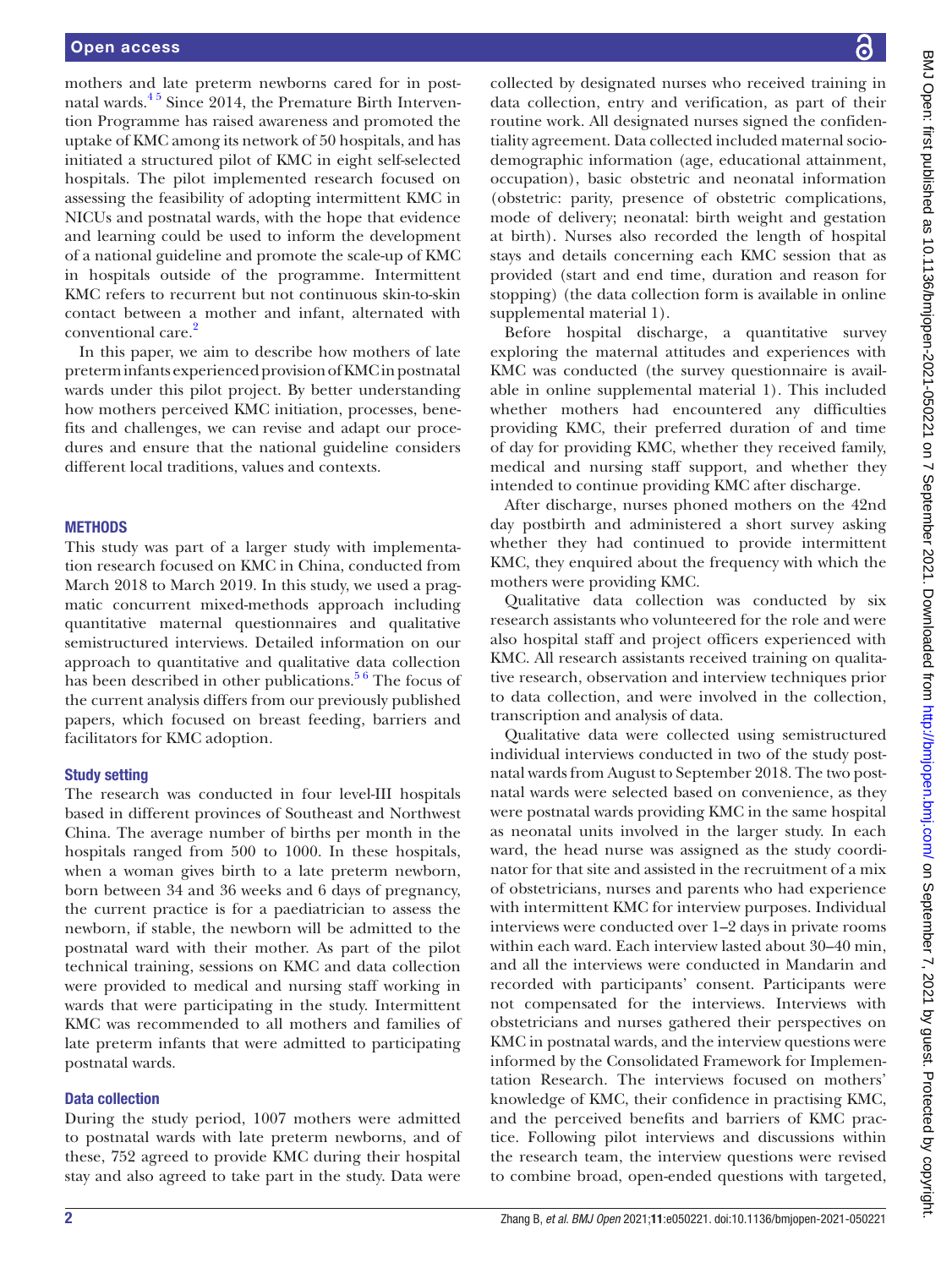prompting questions, to ensure that they could be easily understood by study participants.

### Data analysis

For quantitative data, we conducted descriptive analyses and presented the basic socio-demographic and delivery-related variables using unadjusted percentages. We presented maternal KMC experiences during hospital stays stratified by delivery mode (vaginal delivery or caesarean section), using unadjusted percentages for categorical variables and mean and SDs for continuous variables. We also compared the preferred and actual duration of KMC sessions from the perspective of the mothers. All statistical analyses were performed using Stata V.14, and test results were reported significant at a level of 0.05.

Qualitative data from semistructured interviews were audiotaped and transcribed by the research assistants. For the current analysis, a general inductive analysis approach was used to focus on the experience and process of KMC in postnatal wards.<sup>[7](#page-7-5)</sup> Emerging themes and categories were developed by authors examining the transcript repeatedly. We presented the themes in chronological order starting with the introduction and initiation of KMC, support during KMC, discontinuance of KMC and the perceived benefits and challenges of KMC. Data analysis was conducted in Mandarin and selected thematic codes were translated into English, which are presented in the results section.

#### Patient and public involvement

Patients and the public were not directly involved in the design, recruitment or conducting of this study. Our qualitative interview guide was amended after the pilot and iteratively adjusted based on participants' (including patients) feedback during initial interview rounds. Results from this study have been reported to participating hospitals in aggregate forms and written reports.

## RESULTS

## Quantitative analysis

All 752 women who provided KMC to their newborns agreed to take part in the study, and data from all these women were included in the analysis [\(table](#page-2-0) 1). Nearly half of the mothers had an educational attainment of university level and above, while 63.6% of the mothers were primiparous and 61.6% delivered through caesarean section. Most premature infants admitted to the postnatal ward had a gestational age between 36 weeks and 36 weeks and 6 days and a birth weight of 2500 g or above.

[Table](#page-3-0) 2 shows mothers' experiences of KMC during their hospital stay, stratified by the mode of delivery. On average, mothers and newborns stayed on postnatal wards for 3.6 days and, during this time, mothers provided an average of 3.5 sessions of KMC, an average of 1.1 sessions a day. The average length of each KMC session was 68 min, however, there was much variation between mothers.

<span id="page-2-0"></span>Table 1 Basic sociodemographic of mothers who performed kangaroo mother care

|                                 | <b>No</b><br>$(N=752)$ | $\frac{0}{0}$ |
|---------------------------------|------------------------|---------------|
| Age                             |                        |               |
| $30$                            | 254                    | 33.8          |
| $30 - 34$                       | 294                    | 39.1          |
| $\geq 35$                       | 204                    | 27.1          |
| <b>Education attainment</b>     |                        |               |
| High school                     | 222                    | 29.5          |
| College                         | 191                    | 25.4          |
| University and above            | 339                    | 45.1          |
| Parity                          |                        |               |
| Primipara                       | 478                    | 63.6          |
| Multipara                       | 274                    | 36.4          |
| Delivery mode                   |                        |               |
| Vaginal delivery                | 289                    | 38.4          |
| C-section                       | 463                    | 61.6          |
| Pregnancy-related complications |                        |               |
| No                              | 327                    | 43.5          |
| Yes                             | 425                    | 56.5          |
| Birth weight                    |                        |               |
| Normal (≥2500 g)                | 656                    | 87.2          |
| Low weight $(<2500 g)$          | 96                     | 12.8          |
| Gestational age                 |                        |               |
| 34-34+6 weeks                   | $\overline{2}$         | 0.3           |
| 35-35+6 weeks                   | 108                    | 14.4          |
| 36-36+6 weeks                   | 642                    | 85.4          |
| $\lambda$ loluga ara n and $0/$ |                        |               |

Values are n and %.

Most mothers provided KMC for between 1 and 2 hours  $(45.6\%)$ , or for less than 1 hour  $(39.9\%)$ . Compared with those who gave birth vaginally, mothers who delivered through caesarean section had a longer average hospital stay (4.35 vs 2.42 days) and provided KMC less frequently on a daily basis (0.99 vs 1.26 sessions), but provided more KMC sessions during their hospital stay (3.98 vs 2.73 sessions). Common reasons mentioned for stopping a session of KMC included restroom use (45% of mothers), infant crying (36.2%) and a perceived prearranged time limitation (26.5%). Most mothers received family support for KMC, as well as support from medical and nursing staff, which included adjusting the infants' position for KMC (mentioned by 90.1% of mothers who received KMC support), provision of guidance on how to observe the infant's condition (77.5%), and feeding posture adjustments (65.7%). Only 18.8% of mothers had heard of KMC before arriving to the postnatal ward. Those who had heard of KMC had heard about it from medical staff, media or the internet. Most mothers did not experience any difficulty performing KMC (89.0%)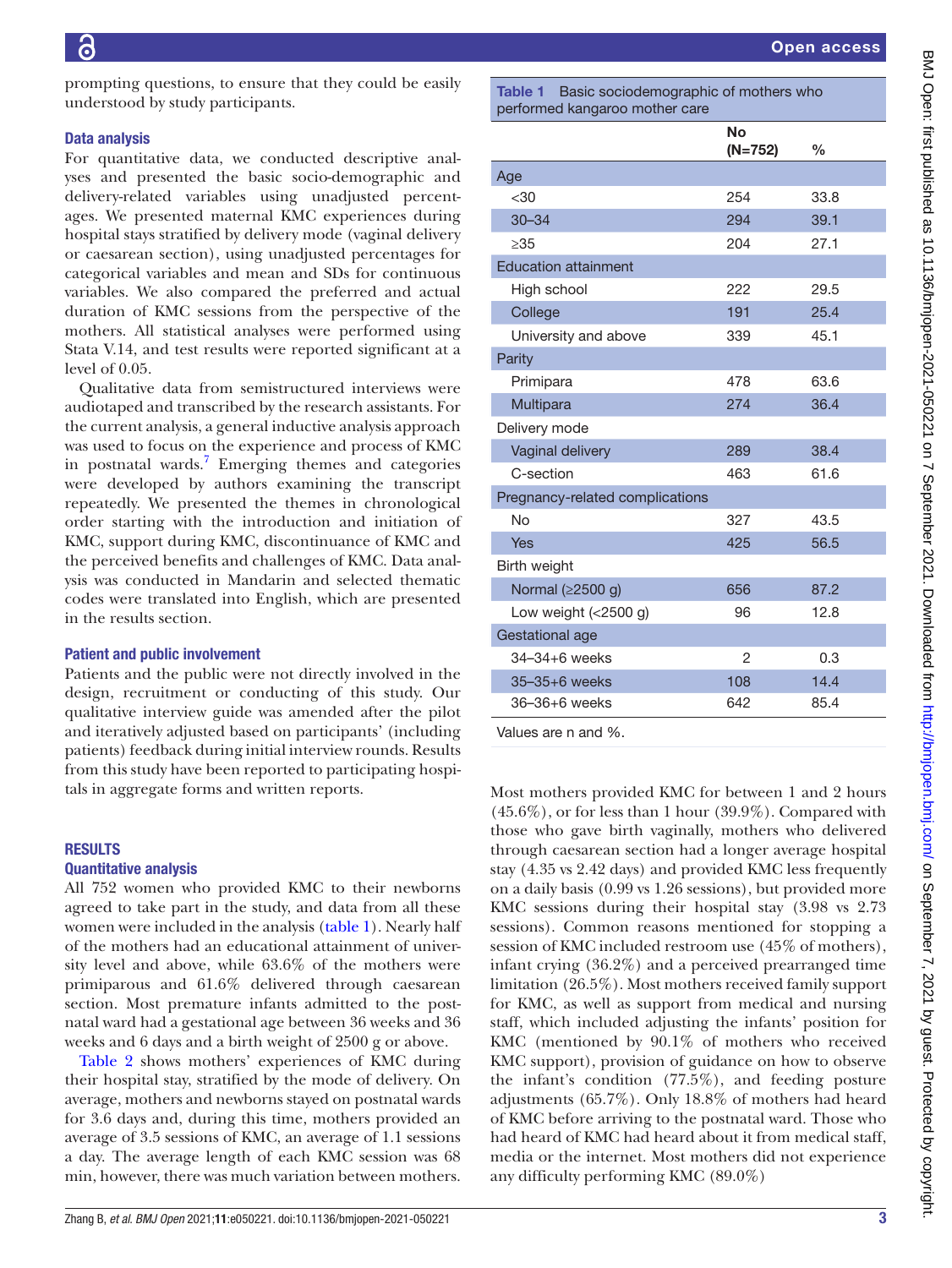<span id="page-3-0"></span>

| KMC experience during hospital stay<br>Table 2                                        |                                      |                               |                           |
|---------------------------------------------------------------------------------------|--------------------------------------|-------------------------------|---------------------------|
|                                                                                       | <b>Vaginal delivery</b><br>$(N=289)$ | <b>C-section</b><br>$(N=463)$ | <b>Total</b><br>$(N=752)$ |
| Length of hospital stay (day, mean±SD)                                                | 2.42(1.25)                           | 4.35(2.08)                    | 3.60(2.04)                |
| KMC total frequency (times, mean±SD)                                                  | 2.73(1.54)                           | 3.98(1.61)                    | 3.50(1.70)                |
| KMC total duration (min, mean±SD)                                                     | 198.93 (180.22)                      | 274.33 (213.98)               | 241.12 (205.89)           |
| KMC frequency per day (times, mean±SD)                                                | 1.26(0.79)                           | 0.99(0.42)                    | 1.09(0.61)                |
| KMC average duration per session (min, mean±SD)                                       | 68.93 (83.27)                        | 66.64 (36.48)                 | 67.52 (58.99)             |
| $<$ 1 hour                                                                            | 92 (31.8%)                           | 208 (44.9%)                   | 300 (39.9%)               |
| 1-2 hours                                                                             | 142 (49.1%)                          | 201 (43.3%)                   | 343 (45.6%)               |
| 2-4 hours                                                                             | 39 (13.5%)                           | 32 (6.9%)                     | 71 (9.4%)                 |
| 4-6 hours                                                                             | 7(2.4%)                              | $1(0.2\%)$                    | $8(1.1\%)$                |
| 6-8 hours                                                                             | 0                                    | $5(1.1\%)$                    | 5(0.7%)                   |
| >8 hours                                                                              | $9(3.1\%)$                           | 16 (3.5%)                     | 25 (3.3%)                 |
| Had heard of KMC before                                                               | 55 (19.0%)                           | 86 (18.6%)                    | 141 (18.8%)               |
| Source of KMC knowledge (multiple choice, among those who<br>had heard of KMC before) |                                      |                               |                           |
| Medical staff                                                                         | 33 (60.0%)                           | 53 (61.6%)                    | 86 (61.0%)                |
| People with KMC experience                                                            | 4(7.3%)                              | 4(4.7%)                       | 8(5.7%)                   |
| Family and friend                                                                     | $9(16.4\%)$                          | 9(10.5%)                      | 18 (12.8%)                |
| Media                                                                                 | 13 (23.6%)                           | 17 (19.8%)                    | 30 (21.3%)                |
| Internet                                                                              | 11 (20.0%)                           | 19 (22.1%)                    | 30 (21.3%)                |
| Experienced difficulty during KMC                                                     | 23 (8.0%)                            | 60 (13.0%)                    | 83 (11.0%)                |
| Reasons to discontinue KMC (multiple choice)                                          |                                      |                               |                           |
| Prearranged time limitation                                                           | 81 (28.0%)                           | 118 (25.5%)                   | 199 (26.5%)               |
| <b>Break</b>                                                                          | 52 (18.0%)                           | 89 (19.2%)                    | 141 (18.8%)               |
| Restroom use                                                                          | 139 (48.1%)                          | 199 (43.0%)                   | 338 (45.0%)               |
| Feeding                                                                               | 59 (20.4%)                           | 102 (22.0%)                   | 161 (21.4%)               |
| Sleeping                                                                              | 50 (17.3%)                           | 75 (16.2%)                    | 125 (16.6%)               |
| Infant crying                                                                         | 111 (38.4%)                          | 161 (34.8%)                   | 272 (36.2%)               |
| Did not pause                                                                         | 23 (8.0%)                            | 31 (6.7%)                     | 54 (7.2%)                 |
| Received family support for KMC                                                       | 276 (95.5%)                          | 442 (95.5%)                   | 718 (95.5%)               |
| Received medical staff support for KMC                                                | 278 (96.2%)                          | 437 (94.4%)                   | 715 (95.1%)               |
| Type of support received (multiple choice, among those received<br>support)           |                                      |                               |                           |
| Expressing breast milk                                                                | 74 (26.6%)                           | 125 (28.6%)                   | 199 (27.8%)               |
| Feeding posture adjustment                                                            | 191 (68.7%)                          | 279 (63.8%)                   | 470 (65.7%)               |
| Feeding reminder                                                                      | 115 (41.4%)                          | 187 (42.8%)                   | 302 (42.2%)               |
| KMC posture adjustment                                                                | 253 (91.0%)                          | 391 (89.5%)                   | 644 (90.1%)               |
| Consolation and comforting                                                            | 120 (43.2%)                          | 191 (43.7%)                   | 311 (43.5%)               |
| Infant condition observation guidance                                                 | 219 (78.8%)                          | 335 (76.7%)                   | 554 (77.5%)               |
| Intention to continue KMC postdischarge                                               | 271 (93.8%)                          | 431 (93.1%)                   | 702 (93.4%)               |
| Values are n(%).<br>KMC, kangaroo mother care.                                        |                                      |                               |                           |

[Table](#page-4-0) 3 shows mothers' preferences for the length of KMC sessions and the time of day they preferred to provide KMC. Over half of the mothers preferred to provide KMC for between 1 and 2 hours (55.5%), while approximately a quarter (26.7%) preferred a duration

of less than 1 hour. Morning (34.4%) and afternoon (35.9%) were the times when most mothers preferred to provide KMC to their newborns.

At hospital discharge, the majority of mothers (93.4%) intended to continue providing intermittent KMC. Of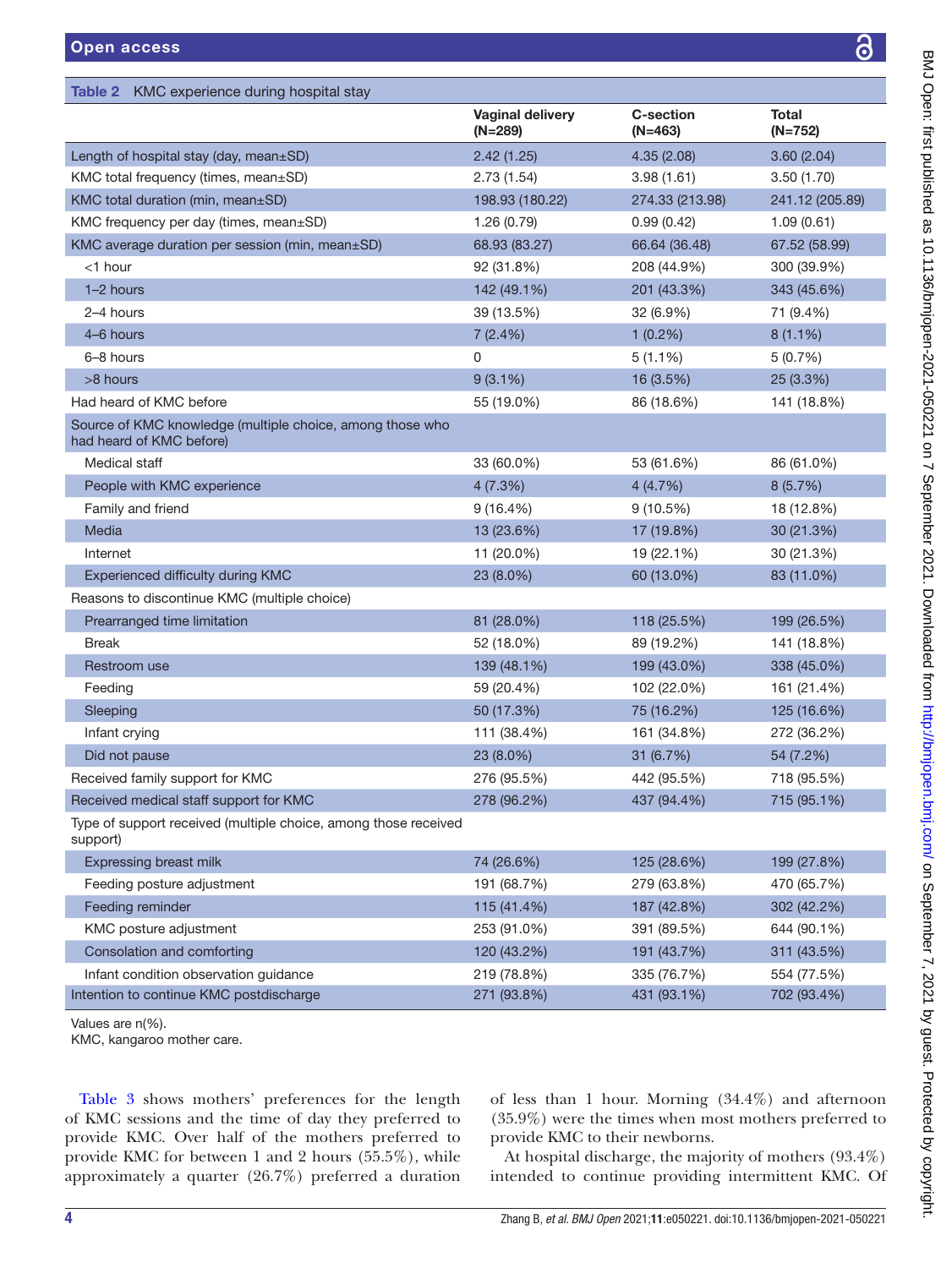<span id="page-4-0"></span>

| Table 3 Preferred KMC session duration and time of day |            |  |
|--------------------------------------------------------|------------|--|
|                                                        | $N = 252$  |  |
| <b>Preferred KMC duration</b>                          |            |  |
| $<$ 1 hour                                             | 201 (26.7) |  |
| 1–2 hours                                              | 417 (55.5) |  |
| $2-4$ hours                                            | 77 (10.2)  |  |
| 4–6 hours                                              | 25(3.3)    |  |
| $6-8$ hours                                            | 8(1.1)     |  |
| >8 hours                                               | 2(0.3)     |  |
| Others                                                 | 22(2.9)    |  |
| Preferred time of day                                  |            |  |
| Morning                                                | 259 (34.3) |  |
| Noon                                                   | 93 (12.4)  |  |
| Afternoon                                              | 270 (35.9) |  |
| Evening                                                | 106 (14.1) |  |
| <b>Others</b>                                          | 24 (3.2)   |  |
| Values are n (%).<br>KMC, kangaroo mother care.        |            |  |

those mothers who were successfully followed up with  $(n=627)$  on the 42nd day after birth, 69.5% (n=436) reported that they had continued to provide intermittent KMC. The mean average frequency of KMC provision was 1.9 times a day, according to [online supplemental mate](https://dx.doi.org/10.1136/bmjopen-2021-050221)[rial 2.](https://dx.doi.org/10.1136/bmjopen-2021-050221)

## Qualitative analysis

A total of 10 semistructured interviews were conducted during August and September 2018 in two of the participating postnatal wards. Six out of the 10 interviewees were nurses involved in the provision of KMC on the ward, 2 were mothers providing intermittent KMC to their newborns and 2 were obstetricians—1 of whom had recently given birth to a preterm newborn and provided intermittent KMC. Four main themes emerged from the interviews, which are presented below.

## Introducing and initiating KMC

The two hospitals operated differently in terms of when and how they introduce KMC to mothers. One hospital informed women about KMC after birth and on admission to the postnatal ward, and the other identified women at risk of preterm birth and informed them about KMC during antenatal care. Information focused on the benefits of KMC, including maintenance of body temperature, benefits for digestion and breast feeding and alleviation of postnatal depression. After informing mothers about KMC in the postnatal ward, consent for providing KMC was sought and some mothers preferred to discuss KMC with their families before deciding whether to provide it. Nurses emphasised that instead of directly introducing KMC and 'forcing' mothers to provide it, they would start by discussing the babies' prematurity, prompting mothers to ask about ways in which they could improve their

babies' condition. Most mothers agreed to provide KMC, and a few refused due to pain associated with a caesarean delivery. After mothers agreed to perform KMC, nurses would prepare the mother and infant, which included reminding mothers to use the restroom and to clean their bodies in order to prepare them for KMC positions.

You just tell them what the benefits are, not too deep as they might not understand, just simple words. When they know that it's good for the infant and helps maintaining their vital signs, they are quite happy that it can help the infant and promote breast milk secretion, they are quite happy and like to try KMC.  $-01$  (nurse)

If the infant turns out to be premature, I would definitely not say you need KMC. I would ask you how're you feeling and your condition as a mother…then, if your baby is a premature baby—if yes, what's your worry or concern? She might say that I am worried about feeding the baby and its growth. And then, I would say that besides regular neonatal care, there's something called KMC. It's a care strategy like a kangaroo…. they usually accept it well if I tell them step-by-step. If I just come and say that I am going to perform KMC on her infant, she might find it hard to accept. – 03 (nurse)

## Health workers support during KMC

During each KMC session, nurses usually provided support for mothers and their infants, which included taking temperatures before each session, adjusting an infants' posture and observing them for any abnormalities. Interviewed nurses reported that when mothers were providing KMC, they would spend time with them, support them and explain newborn care. This prompted more communication and interaction between nurses and mothers, contributing to better nurse–mother relationships.

Also, when the parents are performing KMC, we definitely will provide them with some new-born care guidance, and spend more time than average mothers. They will learn more professional knowledge. – 05 (nurse)

Sometimes, sometimes I think that the posture is not very comfortable, and then sometimes I will ask the nurse to help me and adjust the posture, the baby will also feel more comfortable. – 06 (mother)

# Length of KMC and discontinuing KMC

Mothers usually attempted to provide KMC for 1 hour per session, and some mothers provided KMC for 20–30 min, as they felt uncomfortable. Other common reasons mentioned for discontinuing a KMC session included mothers needing to use the restroom or having to eat, the baby crying, family visits or hospital procedures, such as hearing tests interrupting KMC provision. Nurses mentioned that mothers were instructed to try KMC for at least 1 hour each session, and would only attempt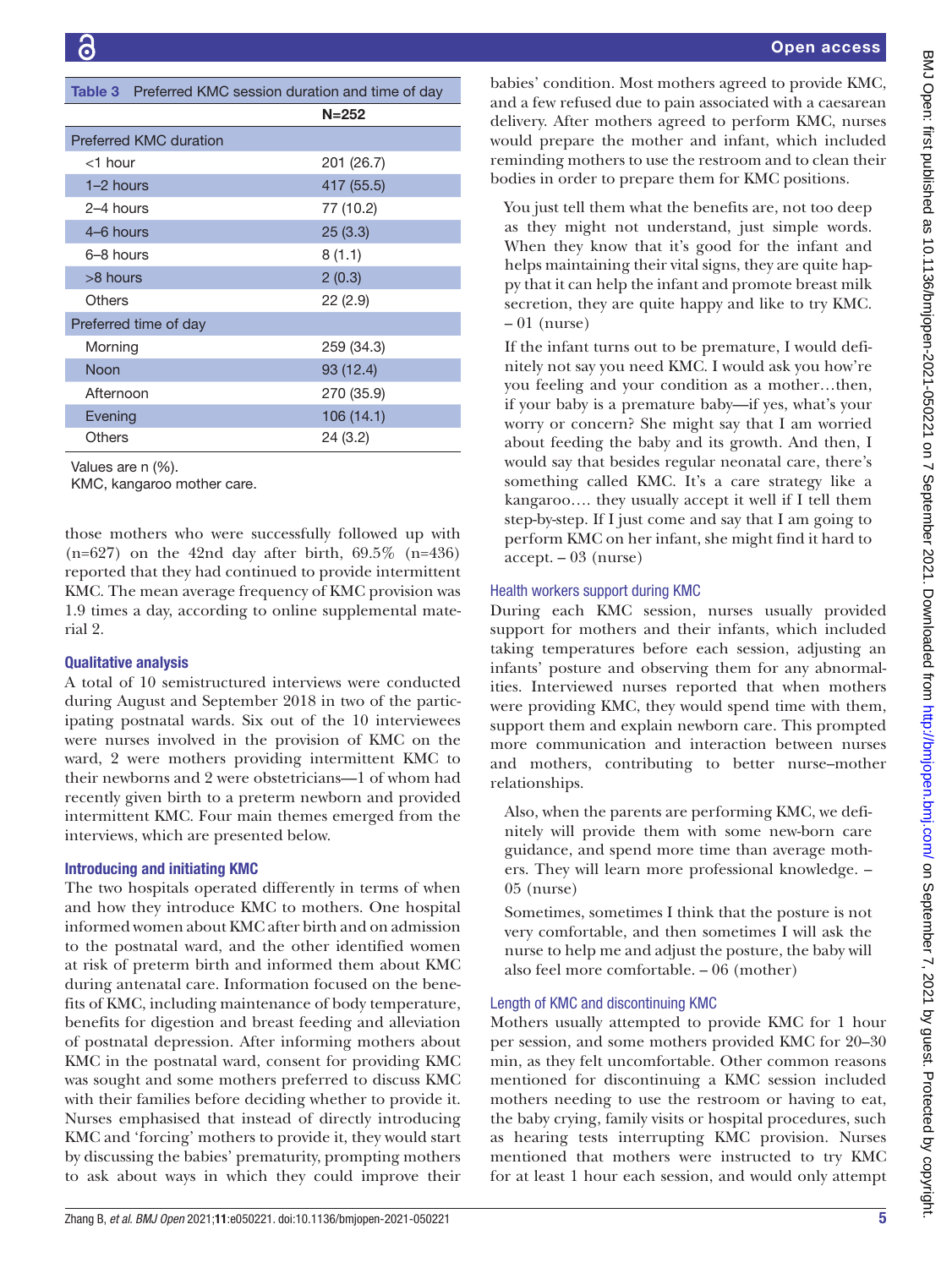to provide 1 hour of KMC at a time. Nurses tried to encourage mothers to gradually increase the length of KMC provision, although it was challenging, as mothers and newborns did not stay in the postnatal ward for very long.

Sometimes KMC is discontinued, why? Because after the nurse set it up, the doctor may come and do some procedure on the baby, or people from the child development department may come and test the baby's hearing, then KMC is discontinued. Without those procedures, parents may persist longer. – 03 (nurse)

There's rarely any that could persist for three or four hours, mostly one to two hours. Mostly due to parental factors. Also likely because we first promoted and introduced KMC to be one hour session each, at least one hour, parents will then feel that one hour is enough…They feel like they have accomplished the task, the nurse told me one hour and I just need to do it for one hour. – 04 (nurse)

…They would ask when I should finish, we would say at least one hour, and then they would just aim for one hour. Also, people's perception has not changed, the grandparents heard the baby crying, and thought the baby must be feeling unformattable or painful. The grandparents would be nervous and say, let me hold the baby and discontinued the KMC.– 06 (nurse)

## Mother's perception of KMC benefits and challenges

While there were many benefits nurses mentioned, there were not many observed benefits, primarily due to the limited length of hospital stays. Nurses claimed that babies receiving KMC cried less, grew faster and fed better, while also saying that parents seemed to be happier. When we asked nurses to recall what mothers said about the benefits of KMC, most mentioned better feeding and better emotional bonding.

…Frankly speaking, it's impossible to have an extremely significant difference…I think (the benefits) will show up when the infant grows up later, but it's hard to see a huge change in the short period.– 02 (obstetrician)

(The mother) said that when put in the trolley, the baby did not suck well and might sleep for three to five hours without waking up. As long as you put it on your skin for skin-to-skin contact, the baby shook its head and looked for food.– 04 (nurse)

I went through a C-section and when I tried KMC for the first time, I felt very warm as the baby stayed on me, I felt an emotional bonding and the baby felt safer. I also fed him my breast milk, stimulating the secretion is very important and the baby could eat well and grow faster.– 09 (mother)

There were several challenges mentioned, including lack of privacy during KMC and the continuation of KMC after hospital discharge.

It is best to have something covering (me), because there are too many people in the wards, there are also men, the children are naked, and my upper body is almost naked, which is not convenient. – 10 (mother)

(Parents) definitely think KMC is good, but the challenge is after discharge. When performing KMC during a hospital stay, there's health workers prompting, some people might not adhere to it after they go back home.– 08 (nurse)

## **DISCUSSION**

Through analysing quantitative data collected from 752 mothers about their experiences with KMC, and qualitative data collected from 10 semistructured interviews with nurses, obstetricians and mothers, we investigated mothers' experiences of KMC during hospital stays in the postnatal wards. The majority of mothers found the experience of providing intermittent KMC to be positive and did not report any difficulties. Most reported that they intended to continue providing intermittent KMC postdischarge.

Our study focused on mothers of late preterm infants in the postnatal wards, the majority of whom had infants of normal birth weight  $(≥2500 g)$  born at a 36–36+6 weeks gestational age. Therefore, the length of their hospital stay was relatively short (3.60 days). Most low birthweight infants (<2500 g) were cared for in neonatal wards or in NICUs, according to hospital policy. Late preterm infants are at a higher risk of mortality and morbidity as opposed to term infants<sup>8</sup> and have lower breastfeeding rates.<sup>9</sup> KMC could bring potential benefits to late preterm newborns and their mothers, including improved breastfeeding rates and better maternal recovery from birth-related fatigue. $6^{6}$  10–14 The challenges of introducing, initiating and continuing KMC in postnatal wards could differ from those in neonatal units with early preterm newborns. Most of the mothers in our study had not heard of KMC before, and the length of their stay in postnatal wards was relatively short. Due to the larger size (over 2500 g) of many of the newborns in our study, they may not have tolerated long periods of KMC as good as smaller newborns.<sup>15 16</sup> Intermittent KMC was promoted instead of continuous KMC, which has been more commonly used in resourcerich countries for varying periods of time.[17 18](#page-7-10)

The majority of mothers provided intermittent KMC for less than 2 hours per session, once a day. While many mothers preferred to continue KMC for longer periods each time, a number of reasons led to these sessions being discontinued, including parents' discomfort, restroom use, infant crying, interruptions so that nursing care could take place and perceived time limitations. Another publication has described that providing KMC for longer sessions impedes activities including use of restrooms and eating, which are mentioned as common reasons for stopping KMC sessions.<sup>[17](#page-7-10)</sup> Although research suggests that KMC reduces crying in preterm infants,<sup>19</sup> mothers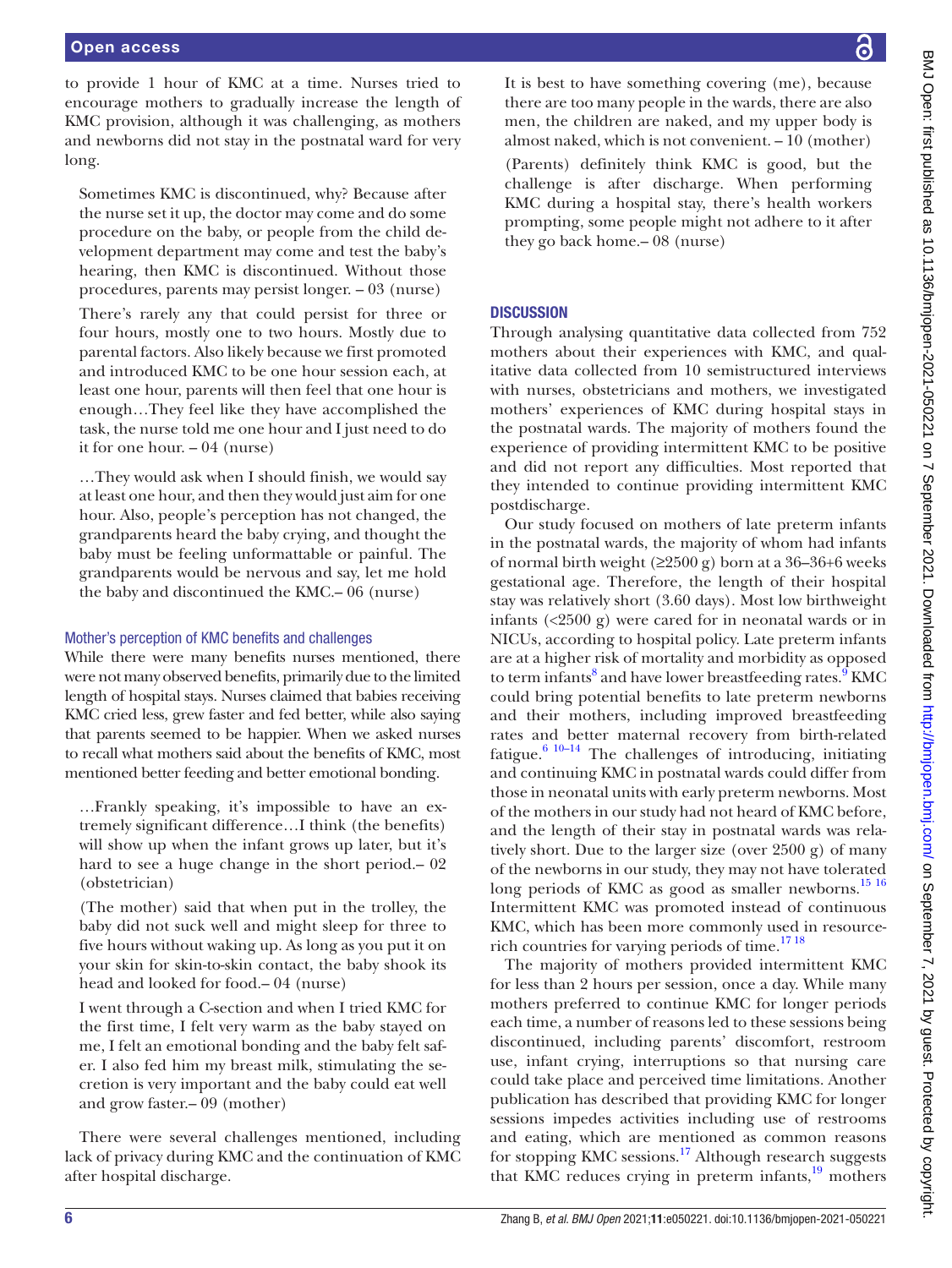and other family members (especially grandparents) in our study perceived crying as a sign of discomfort, and some discontinued KMC as a result. Incidents of infants crying could be due to their larger sizes, with most of the newborns in our study population weighing over 2500 g. Compared with early preterm newborns, larger newborns are better able to regulate their own body temperature and may only tolerate short periods of KMC.<sup>15</sup> Care procedures were another reason given for discontinuation of KMC, as doctors or medical staff needed to perform certain activities. With better planning and scheduling of medical procedures and checks, this discontinuation could be avoided. An important reason for discontinuing KMC sessions was the 1-hour 'time limitation,' commonly referred to by mothers and health workers as the standard duration. One hour of KMC was a minimum recommendation set by the Premature Birth Intervention Programme based on available literature and experiences from other countries. $13 \frac{17}{17}$  Therefore, mothers may have felt obligated to persist with KMC for 1 hour, and many discontinued it after this length of time. Despite nurses encouraging mothers to increase the duration of KMC provision, this was challenging due to their extremely short hospital stays. Our survey of mothers' preferences for KMC practices indicated that mothers preferred KMC sessions to be between 1 and 2 hours in length, and preferred to provide KMC in the morning or afternoon. This information will inform our future work on intermittent KMC in postnatal wards in China.

Our findings indicate that most mothers did not experience difficulties performing KMC, and, with support from nurses and family members, KMC was perceived to promote emotional bonding and improve feeding, as is commonly reported in literature.<sup>14 17</sup> Due to the provision of support for KMC, such as postural adjustment and guidance on newborn observation, nurses spent more time with mothers providing KMC and also provided information on other aspects of newborn care. Nurses felt that this increased maternal satisfaction and improved the relationship between nurses and mothers. However, it should be noted that providing KMC support increases the workload of health workers, especially nurses,<sup>5</sup> which should be taken into account when planning for KMC implementation in postnatal wards.

While most mothers (93.4%) intended to continue provision of KMC postdischarge, in the follow-up survey, taking place 42 days after birth, only 69.5% of mothers reported that they had continued to provide intermittent KMC. The difference between the number of mothers who intended to continue providing intermittent KMC after discharge and the number who required further investigation indicates a need for follow-up and support for KMC provision after hospital discharge.

Less than 20% of participating mothers had heard of KMC before being informed about it in the postnatal ward. Of those who had heard of KMC before, 61% reported medical staff as their source of information, and 20% had heard of KMC through the media and the internet. A lack

of awareness of KMC among new mothers is not unique to China, as a study in India found that most mothers had not heard of KMC before being informed about it by a health worker.<sup>[20](#page-7-14)</sup> Some of the nurses interviewed in our study recommended introducing the concept of KMC during antenatal care, while others felt that this could be done immediately after delivery. KMC as a method of care for preterm newborns in China is still relatively new and its practice is not widespread. If more mothers and premature newborns are to benefit from KMC, health workers have a key role to play in raising awareness, championing and informing parents.

Our study is the first to document maternal experiences and practice of KMC in China's postnatal wards and has implications for clinical practices in China, including informing the development of national guidelines and aiding KMC scale-up. We previously reported on barriers and facilitators to KMC adoption in five hospitals in China.<sup>[5](#page-7-4)</sup> That information is an aid to understanding the contextual and individual factors that influence the decision to initiate KMC. This paper is more relevant to the procedural aspects of KMC implementation and we hope it will inform practices that will improve mothers' experiences of KMC. For hospitals implementing or planning to implement intermittent KMC for late preterm newborns in postnatal wards, we suggest the following recommendations based on our findings.:

- ► Health workers should raise awareness of KMC among pregnant women and new mothers during antenatal care or after the birth of premature newborns.
- ► Media and internet platforms should be used to disseminate information and raise awareness about KMC and its benefits.
- ► Mothers should be encouraged to provide KMC for as long as possible and for as long as their newborns will tolerate it.
- ► KMC should be facilitated in postnatal wards by ensuring privacy for mothers and newborns during KMC, adjusting the schedules of medical and nursing care procedures around KMC, taking into account the effects of KMC on nurses' workload and, if possible, allocating additional staff to the ward and encouraging family members to support mothers to provide KMC.

Several limitations should be considered when interpreting these results. First, all hospitals included in the study are tertiary hospitals, including general teaching hospitals and maternal and child healthcare hospitals located in major urban cities. The experience of KMC in lower-level healthcare facilities may be different. Second, the sample size for our qualitative research was relatively small, and a larger sample size would have given us a more reliable representation of maternal experience. However, this was mitigated in some way by the triangulation of qualitative data with quantitative data.

Our study of late preterm infants cared for in the postnatal ward included newborns, most of whom did not have a low birth weight, because it was these premature